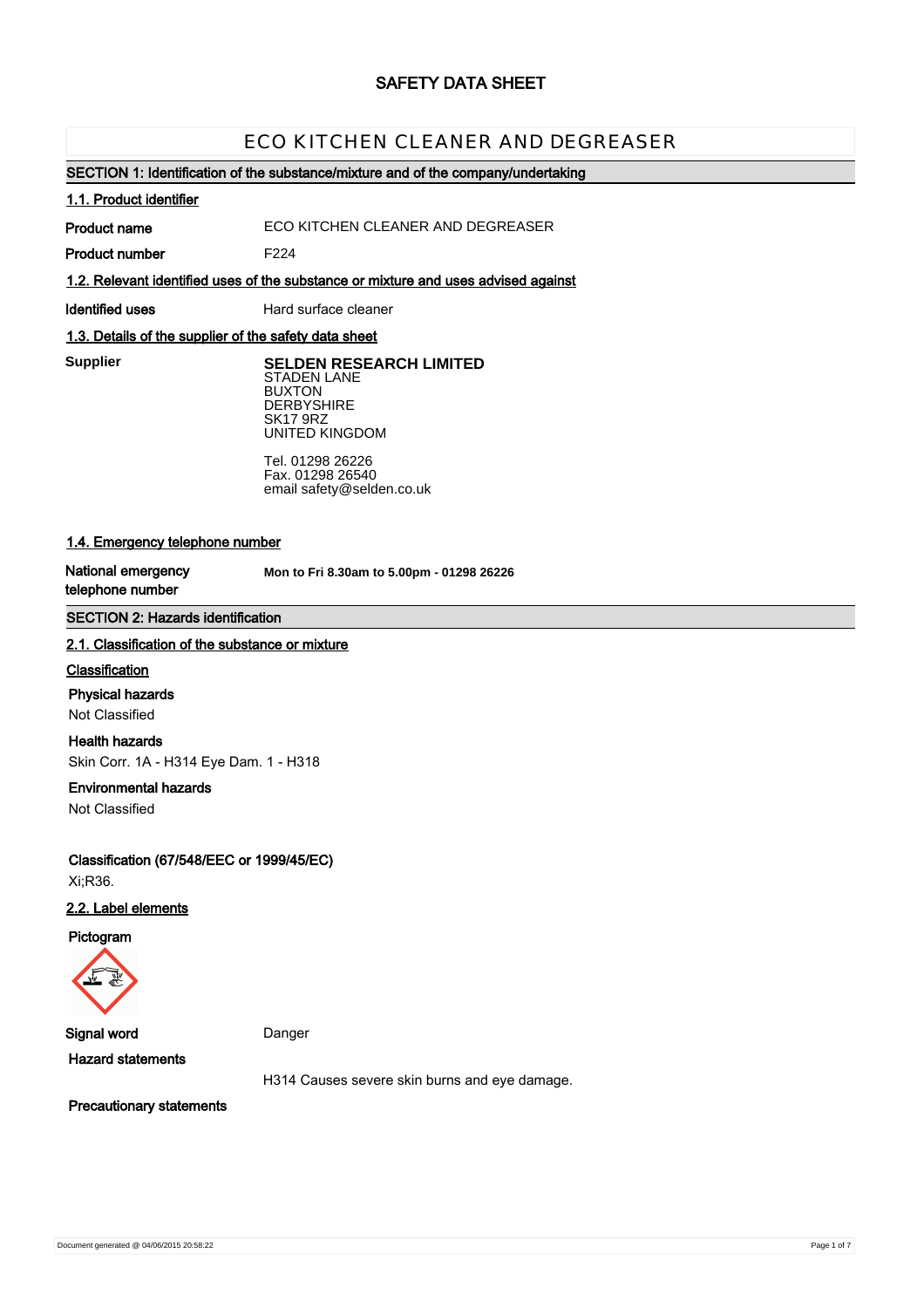P102 Keep out of reach of children.

P260 Do not breathe spray.

P264 Wash hands thoroughly after handling.

P280 Wear protective gloves, eye and face protection.

P301+P330+P331 IF SWALLOWED: Rinse mouth. Do NOT induce vomiting.

P303+P361+P353 IF ON SKIN (or hair): Take off immediately all contaminated clothing. Rinse skin with water/shower.

P304+P340 IF INHALED: Remove person to fresh air and keep comfortable for breathing.

P305+P351+P338 IF IN EYES: Rinse cautiously with water for several minutes. Remove contact lenses, if present and easy to do. Continue rinsing.

P315 Get immediate medical advice/attention.

P405 Store locked up.

**Contains** DISODIUM METASILICATE

# **2.3. Other hazards**

No other hazards known. This product does not contain any substances classified as PBT or vPvB.

### **SECTION 3: Composition/information on ingredients**

### **3.2. Mixtures**

| <b>DISODIUM METASILICATE</b>               |                                           | $1 - 5%$ |
|--------------------------------------------|-------------------------------------------|----------|
| CAS number: 6834-92-0 EC number: 229-912-9 |                                           |          |
| Classification                             | Classification (67/548/EEC or 1999/45/EC) |          |
| Skin Corr. 1B - H314                       | C;R34 Xi;R37                              |          |
| <b>STOT SE 3 - H335</b>                    |                                           |          |
| <b>ALCOHOL ETHOXYLATE</b>                  |                                           | $1 - 5%$ |
| CAS number: - EC number: -                 |                                           |          |
|                                            |                                           |          |
| Classification                             | Classification (67/548/EEC or 1999/45/EC) |          |
| <b>Acute Tox. 4 - H302</b>                 | Xn;R22. Xi;R41.                           |          |
| Eye Dam. 1 - H318                          |                                           |          |
| <b>ALCOHOL ETHOXYLATE</b>                  |                                           | $1 - 5%$ |
| CAS number: 26468-86-0 EC number: -        |                                           |          |
|                                            |                                           |          |
| Classification                             | Classification (67/548/EEC or 1999/45/EC) |          |
| Eye Dam. 1 - H318                          | Xi;R41.                                   |          |
| <b>ANIONIC SURFACTANT</b>                  |                                           | $1 - 5%$ |
| $CAS$ number: $-$ EC number: $-$           |                                           |          |
|                                            |                                           |          |
| Classification                             | Classification (67/548/EEC or 1999/45/EC) |          |
| Skin Irrit. 2 - H315                       | Xi:R36/37/38.                             |          |
| Eye Irrit. 2 - H319                        |                                           |          |
| STOT SE 3 - H335                           |                                           |          |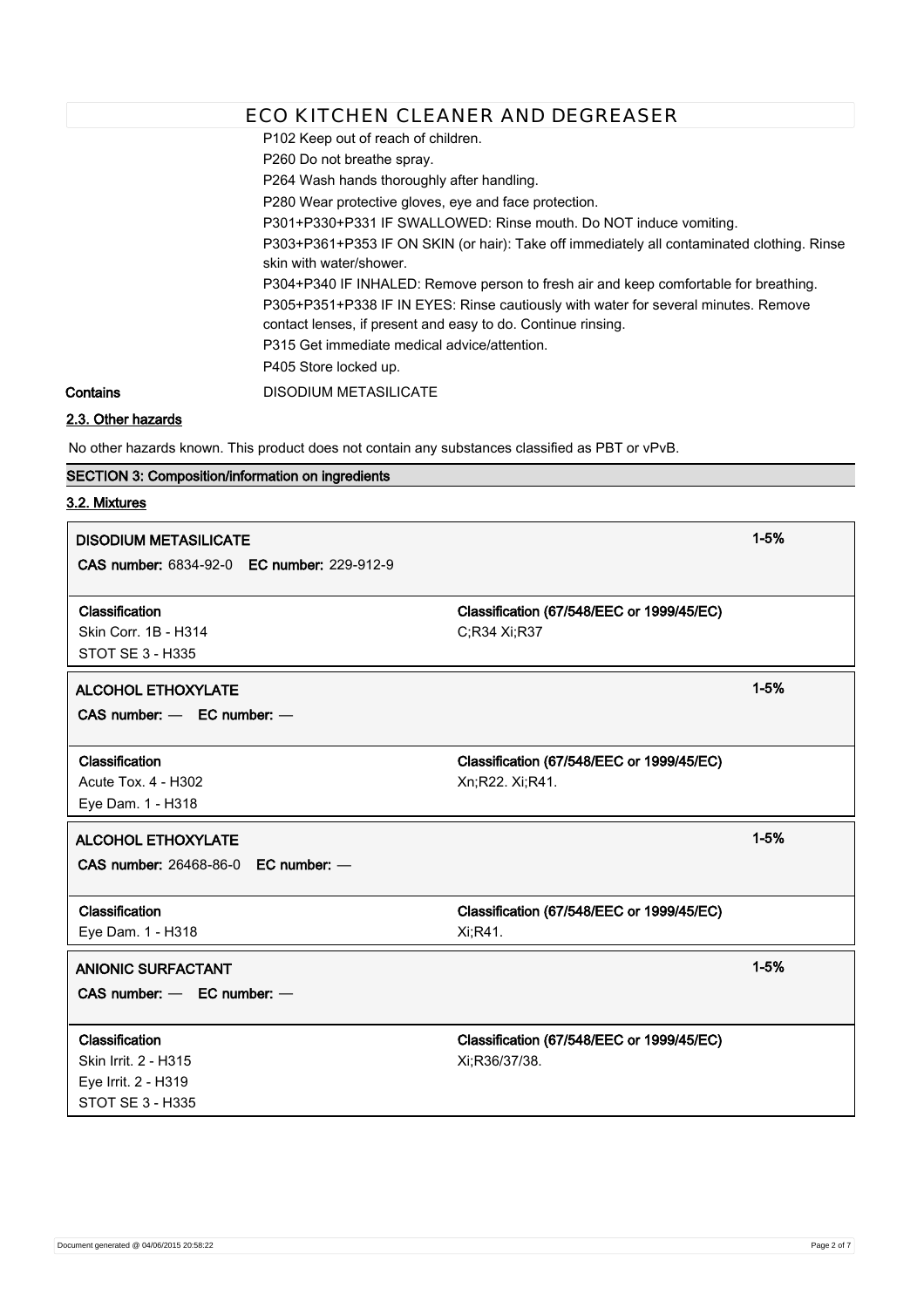# **ALKYL GLUCOSIDE 1-5%**

**CAS number:** 68515-73-1 **EC number:** —

**Classification Classification (67/548/EEC or 1999/45/EC)**

Eye Dam. 1 - H318 Xi;R41.

## The Full Text for all R-Phrases and Hazard Statements are Displayed in Section 16.

### **SECTION 4: First aid measures**

### **4.1. Description of first aid measures**

### **Inhalation**

Not relevant as inhalation unlikely. If spray/mist has been inhaled, proceed as follows. Move affected person to fresh air and keep warm and at rest in a position comfortable for breathing.

#### **Ingestion**

Remove affected person from source of contamination. Rinse mouth thoroughly with water. Give plenty of water to drink. Get medical attention.

#### **Skin contact**

Remove affected person from source of contamination. Remove contaminated clothing. Wash skin thoroughly with soap and water. Get medical attention if irritation persists after washing.

#### **Eye contact**

Remove any contact lenses and open eyelids wide apart. Remove any contact lenses and open eyelids wide apart. Continue to rinse for at least 15 minutes. Continue to rinse for at least 15 minutes. Get medical attention if any discomfort continues.

#### **4.2. Most important symptoms and effects, both acute and delayed**

### **General information**

The severity of the symptoms described will vary dependent on the concentration and the length of exposure.

#### **Inhalation**

Irritation of nose, throat and airway.

#### **Ingestion**

May cause chemical burns in mouth and throat. May cause stomach pain or vomiting.

#### **Skin contact**

Prolonged or repeated contact with skin may cause irritation, redness and dermatitis.

### **Eye contact**

Irritating to eyes. Symptoms following overexposure may include the following: Redness. Pain.

### **4.3. Indication of any immediate medical attention and special treatment needed**

#### **Notes for the doctor**

Treat symptomatically.

#### **SECTION 5: Firefighting measures**

### **5.1. Extinguishing media**

#### **Suitable extinguishing media**

The product is not flammable. Use fire-extinguishing media suitable for the surrounding fire.

### **5.2. Special hazards arising from the substance or mixture**

### **Hazardous combustion products**

When heated, vapours/gases hazardous to health may be formed.

### **5.3. Advice for firefighters**

### **Special protective equipment for firefighters**

Wear positive-pressure self-contained breathing apparatus (SCBA) and appropriate protective clothing.

#### **SECTION 6: Accidental release measures**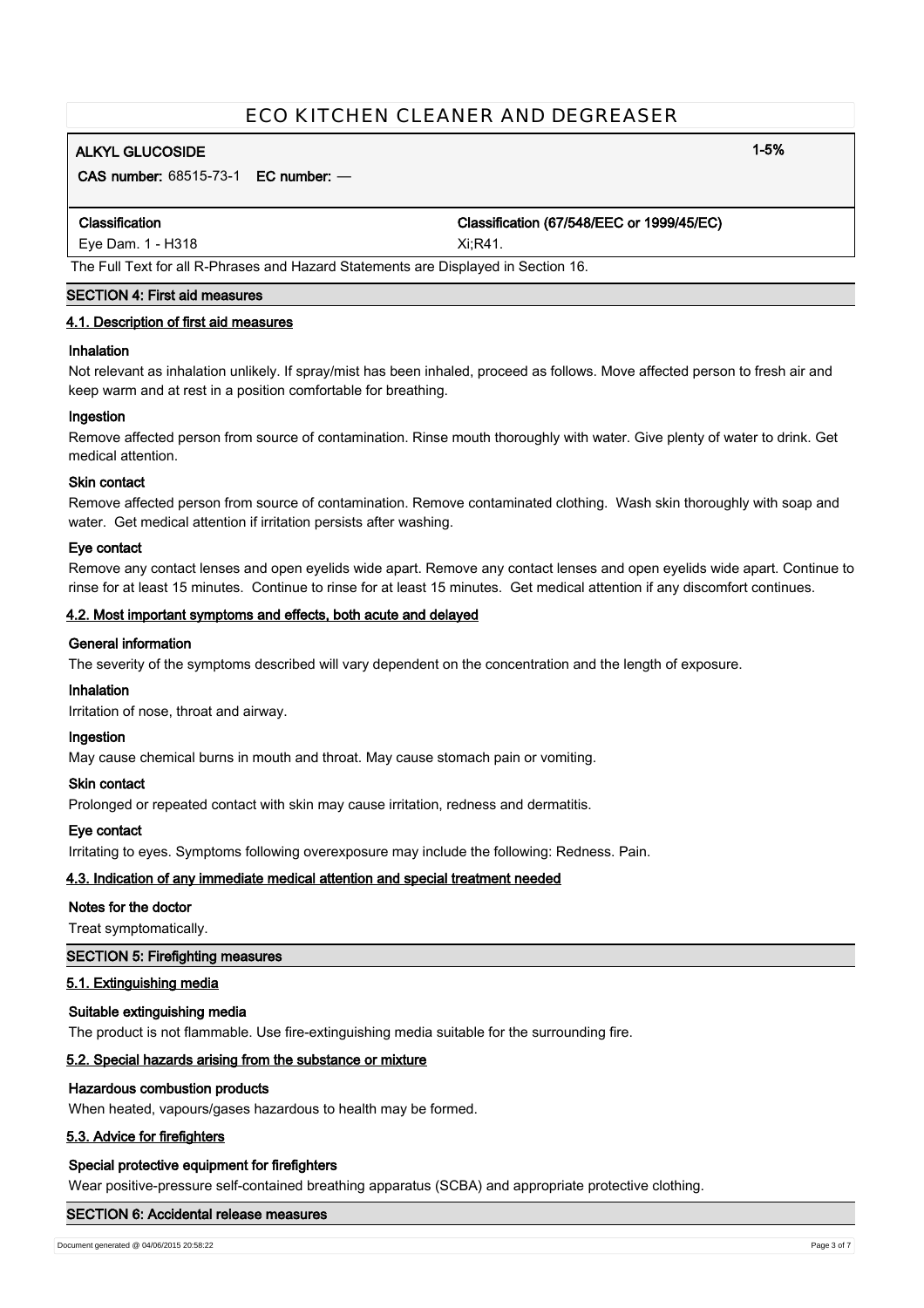### **6.1. Personal precautions, protective equipment and emergency procedures**

#### **Personal precautions**

For personal protection, see Section 8.

#### **6.2. Environmental precautions**

#### **Environmental precautions**

Any spillage needs to be contained and not allowed to enter water courses Spillages or uncontrolled discharges into watercourses must be reported immediately to the Environmental Agency or other appropriate regulatory body.

#### **6.3. Methods and material for containment and cleaning up**

### **Methods for cleaning up**

Wear suitable protective equipment, including gloves, goggles/face shield, respirator, boots, clothing or apron, as appropriate. Absorb in vermiculite, dry sand or earth and place into containers. Avoid the spillage or runoff entering drains, sewers or watercourses. Flush contaminated area with plenty of water.

#### **6.4. Reference to other sections**

#### **Reference to other sections**

For personal protection, see Section 8. For waste disposal, see Section 13.

### **SECTION 7: Handling and storage**

### **7.1. Precautions for safe handling**

#### **Usage precautions**

Avoid spilling. Avoid contact with skin and eyes.

### **7.2. Conditions for safe storage, including any incompatibilities**

#### **Storage precautions**

Store in tightly closed original container in a dry, cool and well-ventilated place. Keep only in the original container.

#### **7.3. Specific end use(s)**

### **Specific end use(s)**

The identified uses for this product are detailed in Section 1.2.

#### **Usage description**

See product label for detailed usage and instructions.

### **SECTION 8: Exposure Controls/personal protection**

### **8.1. Control parameters**

### **Occupational exposure limits**

#### **Ingredient comments**

WEL = Workplace Exposure Limits

#### **8.2. Exposure controls**

#### **Protective equipment**





#### **Eye/face protection**

The following protection should be worn: Tight-fitting safety glasses.

#### **Hand protection**

Nitrile gloves are recommended.

#### **Other skin and body protection**

General workwear only

#### **SECTION 9: Physical and Chemical Properties**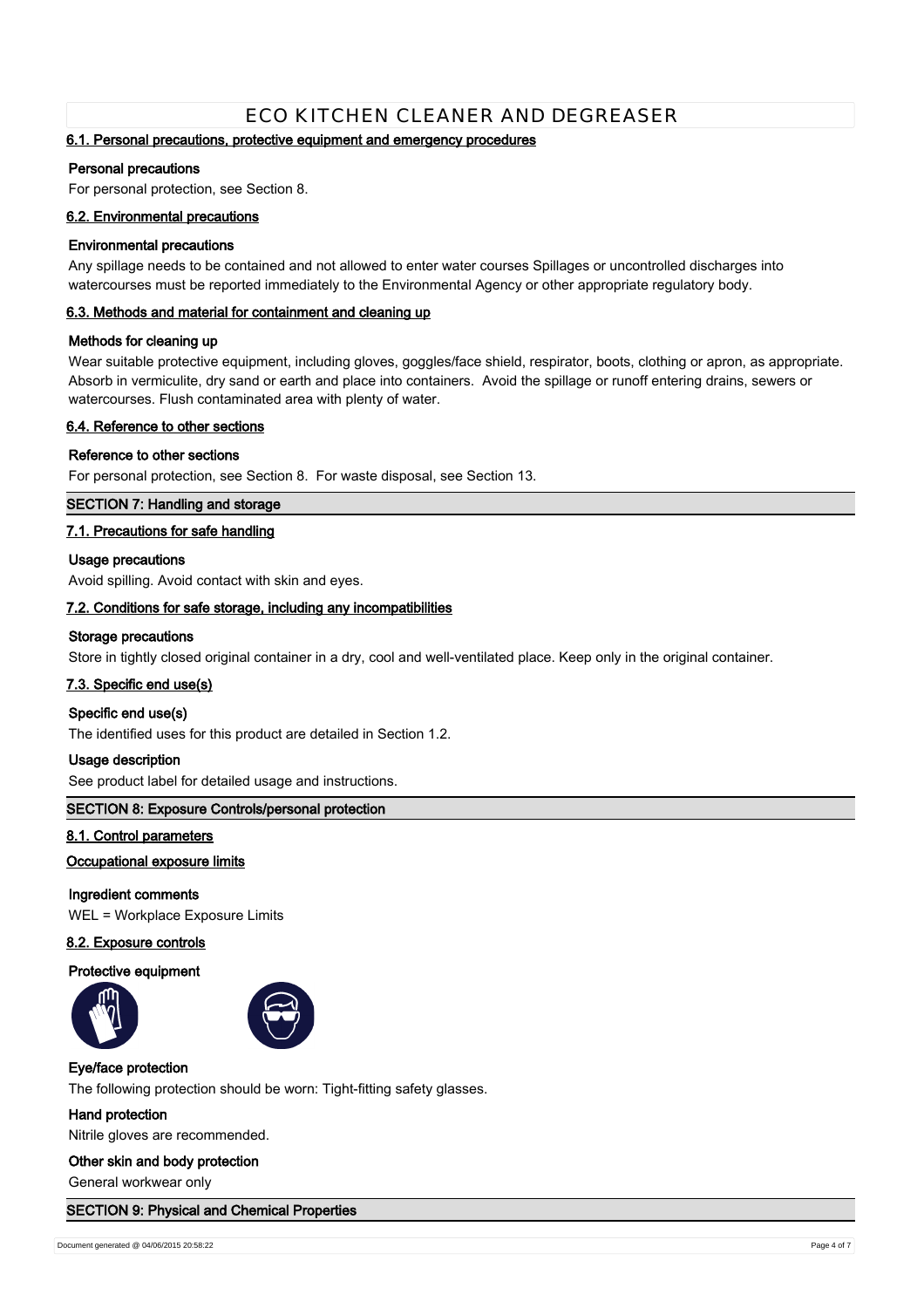### **9.1. Information on basic physical and chemical properties**

### **Appearance**

Clear liquid.

### **Colour**

Light (or pale). Green.

### **Odour**

Odourless.

### **pH**

pH (concentrated solution): 13

# **Initial boiling point and range**

100°C @

### **Relative density**

1.053 - 1.063 @ @20º C°C

### **Solubility(ies)**

Soluble in water.

### **9.2. Other information**

**Other information**

None.

### **SECTION 10: Stability and reactivity**

### **10.1. Reactivity**

May react with other cleaning chemicals. For specific reactions refer to Section 10.5

### **10.2. Chemical stability**

### **Stability**

Stable at normal ambient temperatures.

### **10.3. Possibility of hazardous reactions**

Not known.

### **10.4. Conditions to avoid**

Avoid contact with other chemicals.

### **10.5. Incompatible materials**

### **Materials to avoid**

No specific material or group of materials is likely to react with the product to produce a hazardous situation.

### **10.6. Hazardous decomposition products**

Thermal decomposition or combustion products may include the following substances: Toxic gases/vapours/fumes of: Carbon dioxide (CO2). Carbon monoxide (CO).

### **SECTION 11: Toxicological information**

### **11.1. Information on toxicological effects**

### **Toxicological effects**

No toxicological data is available for this mixture, however data can be provided for specific raw materials upon request.

### **Acute toxicity - oral**

### **ATE oral (mg/kg)**

21,276.59574468

### **Ingestion**

May cause burns in mucous membranes, throat, oesophagus and stomach. May cause stomach pain or vomiting.

#### **Skin contact**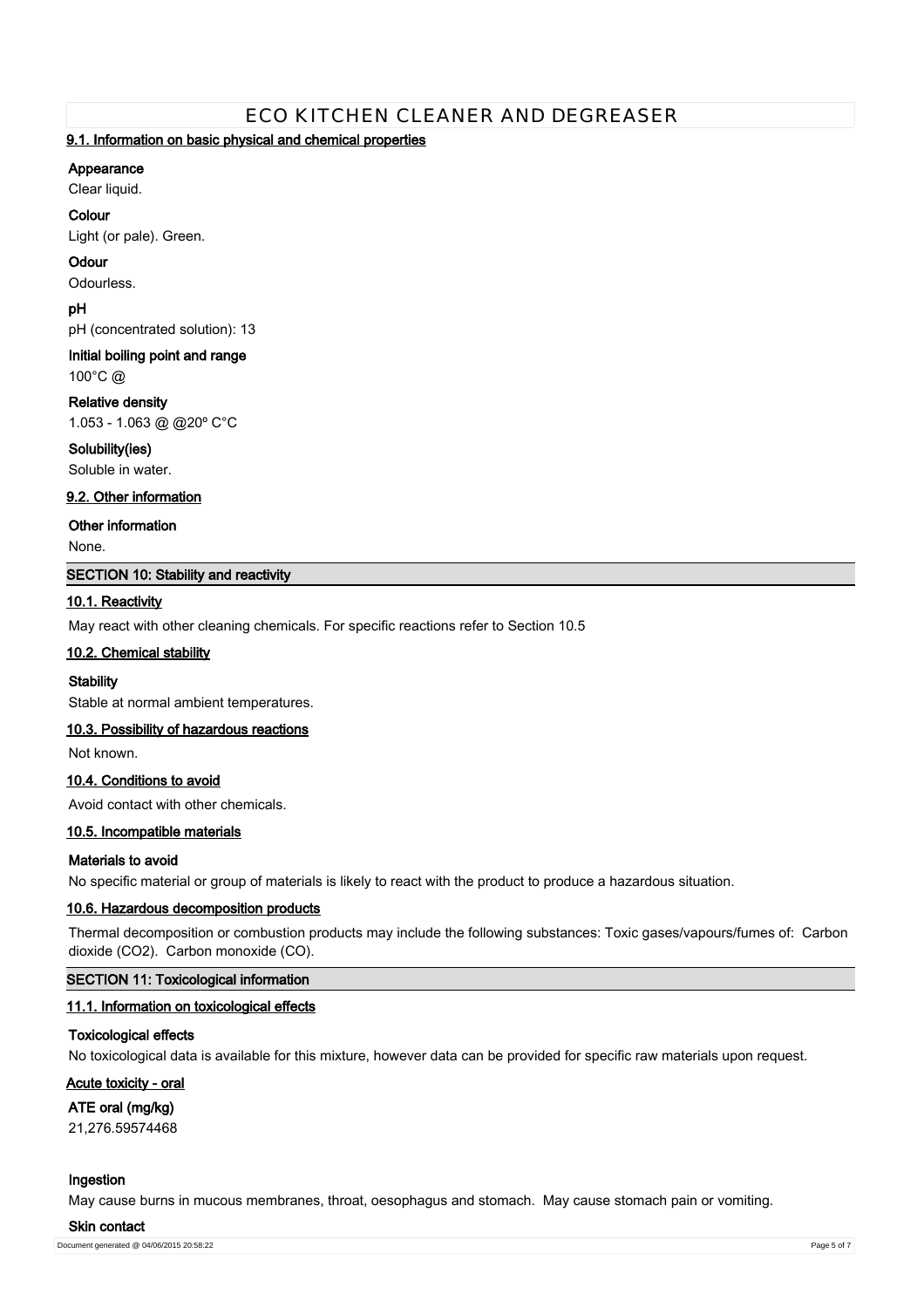Irritating to skin. Prolonged or repeated exposure may cause severe irritation.

### **Eye contact**

May cause severe eye irritation.

### **SECTION 12: Ecological Information**

### **Ecotoxicity**

Not classed as Hazardous to the Environment but release to the environment should be avoided.

### **12.1. Toxicity**

Aquatic toxicity has not been carried out on this product. Data for raw materials contained in this product, when available, can be provided when necessary.

### **12.2. Persistence and degradability**

#### **Persistence and degradability**

The surfactants contained within the product comply with the biodegradability criteria as laid down in Regulation (EC) No 648/2004.

#### **12.3. Bioaccumulative potential**

The product does not contain any substances expected to be bioaccumulating.

#### **12.4. Mobility in soil**

#### **Mobility**

The product contains substances, which are water soluble and may spread in water systems.

#### **12.5. Results of PBT and vPvB assessment**

This product does not contain any substances classified as PBT or vPvB.

#### **12.6. Other adverse effects**

None known.

### **SECTION 13: Disposal considerations**

### **13.1. Waste treatment methods**

#### **Disposal methods**

Dispose of waste to licensed waste disposal site in accordance with the requirements of the local Waste Disposal Authority.

### **SECTION 14: Transport information**

### **14.1. UN number**

**14.2. UN proper shipping name**

- **14.3. Transport hazard class(es)**
- **14.4. Packing group**
- **14.5. Environmental hazards**
- **14.6. Special precautions for user**

### **14.7. Transport in bulk according to Annex II of MARPOL73/78 and the IBC Code**

#### **SECTION 15: Regulatory information**

#### **15.1. Safety, health and environmental regulations/legislation specific for the substance or mixture**

#### **National regulations**

The Carriage of Dangerous Goods and Use of Transportable Pressure Equipment Regulations 2007 (CDG 2007).

#### **EU legislation**

System of specific information relating to Dangerous Preparations. 2001/58/EC. Dangerous Preparations Directive 1999/45/EC. Regulation (EC) No 1907/2006 of the European Parliament and of the Council of 18 December 2006 concerning the Registration, Evaluation, Authorisation and Restriction of Chemicals (REACH) (as amended). Regulation (EC) No 1272/2008 of the European Parliament and of the Council of 16 December 2008 on classification, labelling and packaging of substances and mixtures (as amended).